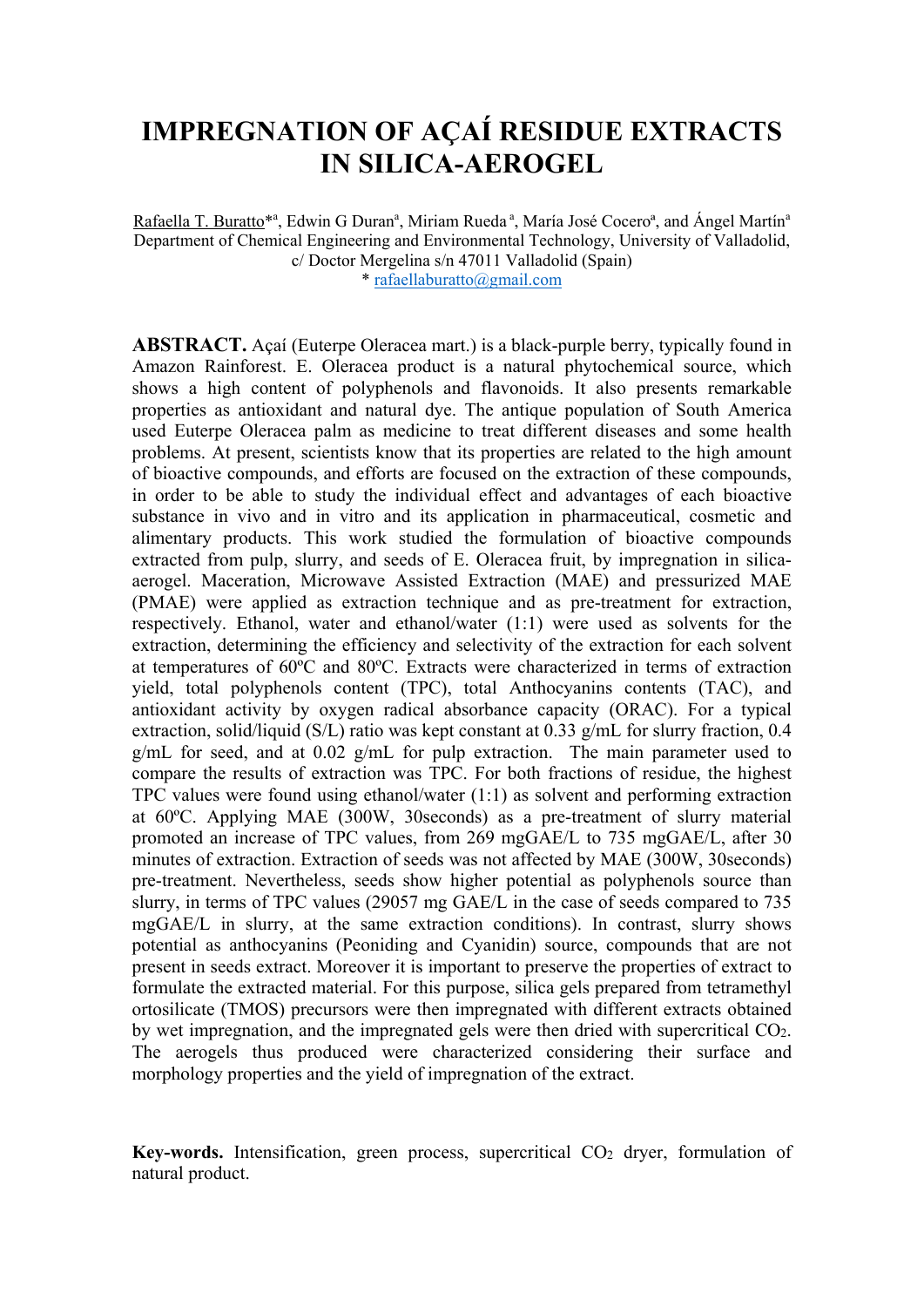#### **INTRODUCTION**

Phytochemicals are biologically active chemical compounds, present in some plants, and a very attractive and studied area of modern chemistry because of their health benefits. Polyphenols are secondary metabolites of plants with remarkable properties as antioxidant and/or natural dye activities, and they are the subject of intense research because of their potential application in pharmaceutical, cosmetic and food products. Some of these properties are their antioxidant, anti-inflammatory and antimicrobial functions<sup>1</sup>. However, these types of compounds have complex structures. This implies that their synthesis reactions are complicated, expensive, and have a low selectivity leading to undesired by-products. In this situation, a viable alternative is extraction from natural products, and *Açaí* berry shows interesting characteristics as a potential source of polyphenols, fatty acids and essential oil.

*Açaí* is a black-purple berry obtained from *Euterpe Oleracea mart.* palm, typically found in Amazon Rainforest and strongly present in the diet of Brazilians, especially in north and northeast regions. The name comes from the Tupian word ïwaca'I – fruit that cries – in a Brazilian Portuguese adaptation. Although the fruit provides health benefits, it also causes environmental problems. During the season, a processing company produce 40 tons of residue per day. During the pulping process, pulp is separated from seeds (first fraction of residue), in a second step pulp is clarified by a filter where slurry (second fraction of residue) is separated, and finally pulp is characterized to certify that is safe for consumption. When a pulp batch is considered inappropriate for consumption, the batch is destined to residue in its totality (third fraction of residue). All fractions of products can be observed in the Figure 1.



Figure 1 – *(a)* E. Oleracea (*Açaí*) *in nature*; *(b)* seed; *(c)* dry-slurry; and, *(d)* dry-pulp.

The main interesting compounds are identified in the pulp fraction. According to literature, in the pulp of Euterpe Oleracea mart. berry some important compounds are present, such as anthocyanins (Cyanidin, Peonidin, Pelargonin), flavonoids (Homo-Orientin, Orientin, Catequin Epicatechin, p-cumárico), prothocyanidins, and some other interesting products (quercetin  $2$ , vanilic, ferulic, and gallic acid, and resveratrol<sup>3</sup>). These compounds, present in natural pulp, are expected in different concentration in *açaí* slurry. Moreover, each fraction has an oil content that can promote some impedance during the extraction of phenolic compounds if it is not previously removed. These oils also have commercial interest, especially the oil obtained from pulp, because of its high content of unsaturated fatty acids and essential oil. The main property of this oil is the antidiarrheal effects<sup>4</sup>. However, all studies about characterization of Açaí berry are based on pulp or seeds content, reason for which it is necessary perform a specific detailed characterization of its by-product.

Maceration is a simple and classic methodology that has been successfully applied to obtain bioactive compounds when combined with Microwave-Assisted Extraction (MAE) or pressurized MAE (PMAE) intensified extraction. Maceration is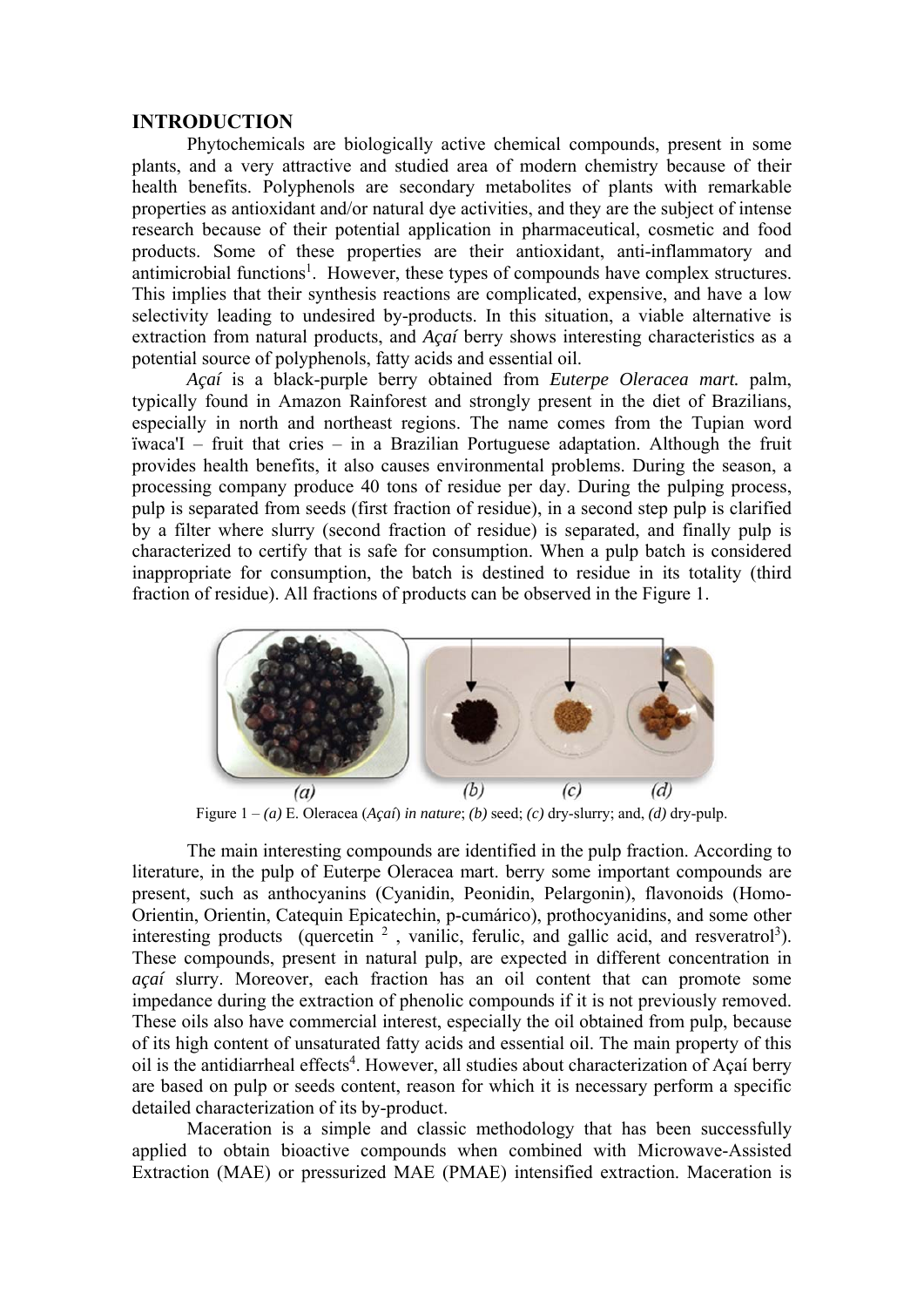normally performed using a dried plant as a matrix. In the case of large-scale matrix, the current literature recommends to decrease the size of granules to obtain a more homogeneous raw material. This is important especially for extraction from seeds. The starting material is placed in the extractor glass to soak with a mixture of water and organic solvent. The process takes place under room temperature, an advantage when it is compared with other classic extraction methods, which requires elevated temperature for a large period of time. However, the maceration procedure requires many hours to obtain a low yield of extract by itself. For this reason, microwave energy can be applied as a previous step in this traditional extraction process to enhance solid-liquid diffusion. MAE and PMAE are efficient pre-treatments to reduce the time spent in the maceration procedure because the act on the slow diffusion step of the extraction process<sup>5</sup>. Microwave provides energy able to heat the intracellular water; this hot water increases the pressure inside of vegetal-cell and causes the cell-wall rupture, finally releasing the internal content, and drastically accelerating the diffusion step. Evidences of these advantages have been observed in treatment of by-products of wine: skin and seeds of grapes; by MAE the time needed to extract the maximum amount of polyphenols decreased to only 3 minutes, against 60 min without MAE<sup>6</sup>. The increased of temperature provided by microwave energy change the dielectric constant and it also helps to reduce the time for extraction<sup>7</sup>, contributing to reduce the degradation of the compounds during the extraction.

Recovery of these compounds would add additional value to the process; it helps to improve their applicability in products and provides protection against early degradation<sup>8-9</sup>. Silica gels prepared from tetramethyl ortosilicate (TMOS) precursors are porous materials which are very suitable for impregnation of compounds presents in extract promoting the slowly release of it in an application product. Wet impregnation followed by supercritical CO<sub>2</sub> was proposed as an efficient method in order to preserve the structure of the gels 10. During the wet impregnation, the gels are immersed in the solvent, and after the ageing process, they are dried with supercritical CO2.

## **MTERIALS AND METHODOS**

**Sample**. Sample preparation is specific for each fraction of residue: first fraction (seeds) has an average diameter size of 1.2 cm, it needs to be milded at 5mm (knife-mill Retsch SM100) and then dried in an oven by 48 h at 45<sup>o</sup>C. Second and third fractions (slurry and Pulp, respectively) are frozen at -80ºC and then lyophilized (Telstar LyoQuest) during 72 h. Finally, all fractions are ready to extract the oil content. For this, a known mass of each fraction is placed in an extraction thimble and placed at a Soxhlet apparatus, wherein hexane is applied as solvent to remove the oil content in each fraction. After extraction, hexane is evaporated under vacuum. Known initial and final mass used in the process make possible to determine the percentage of oil content in each fraction.

**Extraction.** Maceration and Pressurized Microwave Assisted Extraction (PMAE) were applied as extraction technique and as pre-treatment for extraction, respectively. Ethanol/Water (1:1) is used as solvent for the extraction, and citric acid as pH regulator. Extracts were characterized in terms of extraction yield, total polyphenols content (TPC), total Anthocyanins contents (TAC), and antioxidant activity by oxygen radical absorbance capacity (ORAC). HPLC is used to determine the extract composition. Hidroethanolic extracts are purified using Dioxan HB20 activated by methanol (1%) HCl). Hexane extracts was purified helped by a vacuum drier (all hexane was recovered).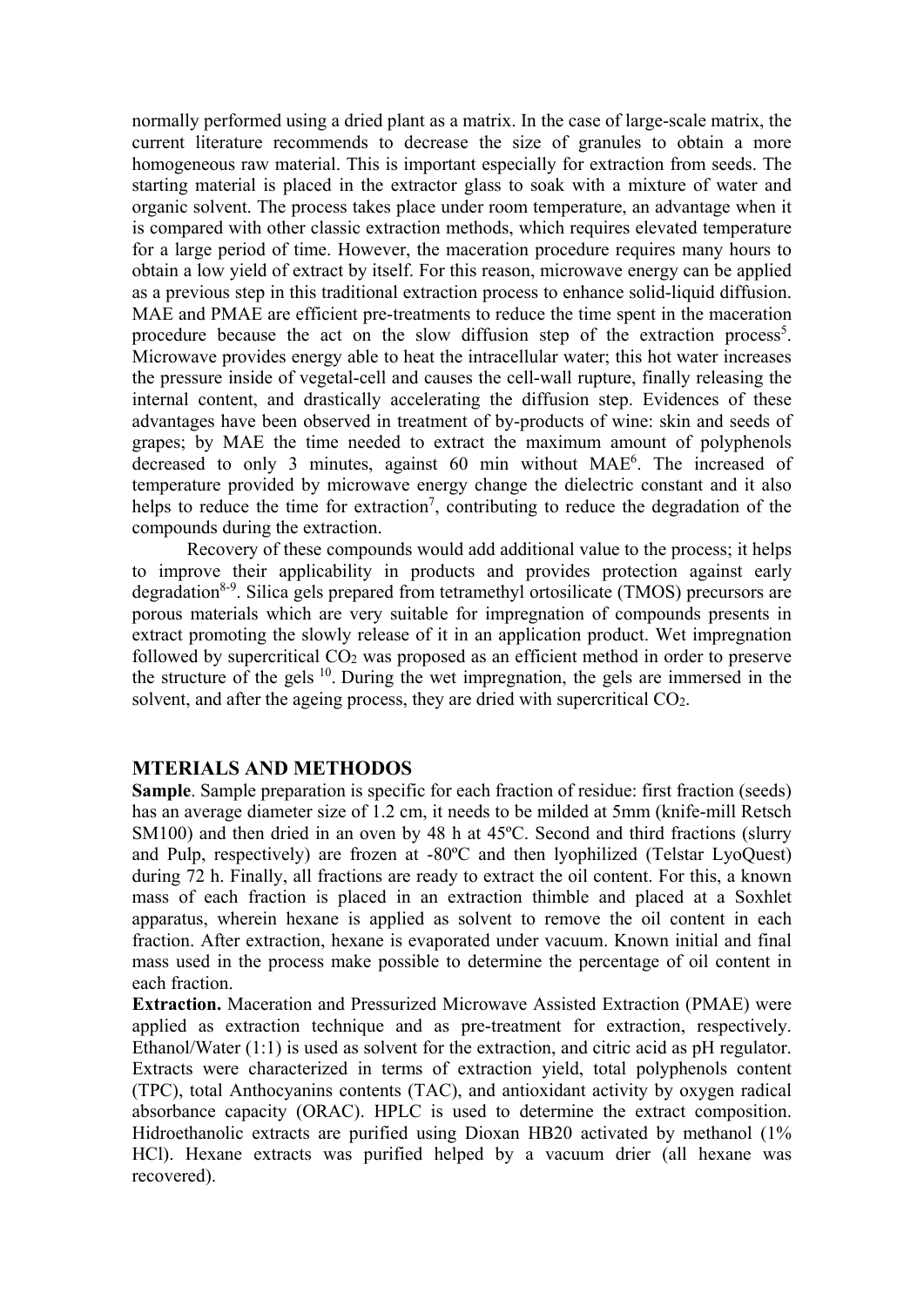**Preparation of aerogel monoliths.** Silica gels were prepared by the use of tetramethyl ortosilicate (TMOS) as precursor. TMOS and methanol are mixed in a safe recipient where ammonium hydroxide-water was added droplet by droplet. Then, 1 mL of solution was transferred to cylindrical moulds and covered with a film for the properly gelification. The process of gelification is fast, and in few minutes alcohol-gels are ready to start the ageing process, where they will keep under solvent for 128 hours in order to strength its structure, washing them with new solvent every 24 hours in order to remove any trace of unreacted water. (*molar ratio:* 1 TMOS : 3 MeOH : 4 H2O : 5x10-3 NH4OH).<sup>11</sup>

**Wet impregnation - indirect.** After ageing process, alcohol-gels are transferred to different impregnation solutions containing different fractions of extraction, keeping them there for 72 hours, during which solution is replaced every 24 hours. Moreover, ethanol and methanol were tested as impregnation solvent, individually, and oil extract from the pulp by hexane was compared with an oil sample extracted from the pulp by supercritical carbon dioxide.

**Wet impregnation - direct.** Extract obtained was insert directly in sol-gel preparation, adding it to the solvent employed during the process.

**CO2 supercritical Drying**. Drying process took place in a semi-closed circuit, including a buffer of CO2, the chamber where monoliths were charged and a pump for CO2 recycling. Initially, chamber is isolated from the rest of system and then charged with pure solvent, keeping monoliths submerged in the solvent to avoid damages in their structure. In a second step, the buffer is loaded with  $CO<sub>2</sub>$ , that is compressed at 110 bar and heated at 40ºC. When these conditions are achieved, chamber is opened and  $CO<sub>2</sub>$  starts to flow through the system thanks to a pump. Supercritical  $CO<sub>2</sub>$  recycling is maintained during 1h, thus reaching saturation of  $CO<sub>2</sub>$  by the solvent. Then, the chamber is again isolated,  $CO<sub>2</sub>$  from the buffer is released in order to introduce fresh  $CO<sub>2</sub>$  into the system. Operating in this way, 3 cycles are performed in order to have completely dried silica aerogel. With this procedure, at the same time that silica are dried, as the impregnated compound is not soluble in CO2, it is precipitated in the pores of the support by an antisolvent process<sup>12</sup>.

**Aerogel characterization.** Previous to characterization aerogels were milded and degasified using temperature at vacuum. The specific surface area and average pore diameter was determined by sorption-adsorption of  $N_2$  at low temperature method, and calculated by BET (Brunauer, Emmett, Teller) method. Average pore volume was described by desorption curve of N2. Microporous material was calculated by Langmuir equation. Chemical bond-structures were analysed by FTIR (Bruker Platino-ATR).

## **RESULTS**

**Sample.** Soxhlet extraction make possible to determine the percentage of fixed oil in each fraction of sample. Knowing the initial and final mass used in the process, it is possible to determine the percentage of oil content in each fraction. Results show that seeds have  $7.5\pm0.1\%$ , slurry has  $6.8\pm0.1\%$  and dry-pulp has  $42.0\pm0.1\%$  of oil content.

**Extraction.** Pure ethanol and pure water were also tested as solvent but results showed that water is not a good option solvent because polyphenols affinity and any residual oil content can make difficult the penetration of this solvent in the matrix. However, it was possible to identify the improvement caused by MAE pre-treatment in slurry and seeds. In the case that MAE was applied, the time to achieve the maximum extraction yield (MEY) was reduced to 10 min instead of 30min which is the minimum in any conventional treatment. Pure ethanol has potential as selective extraction solvent, 0.107(%) against 0.188(%) found for conventional Sohxlet extraction for slurry fraction.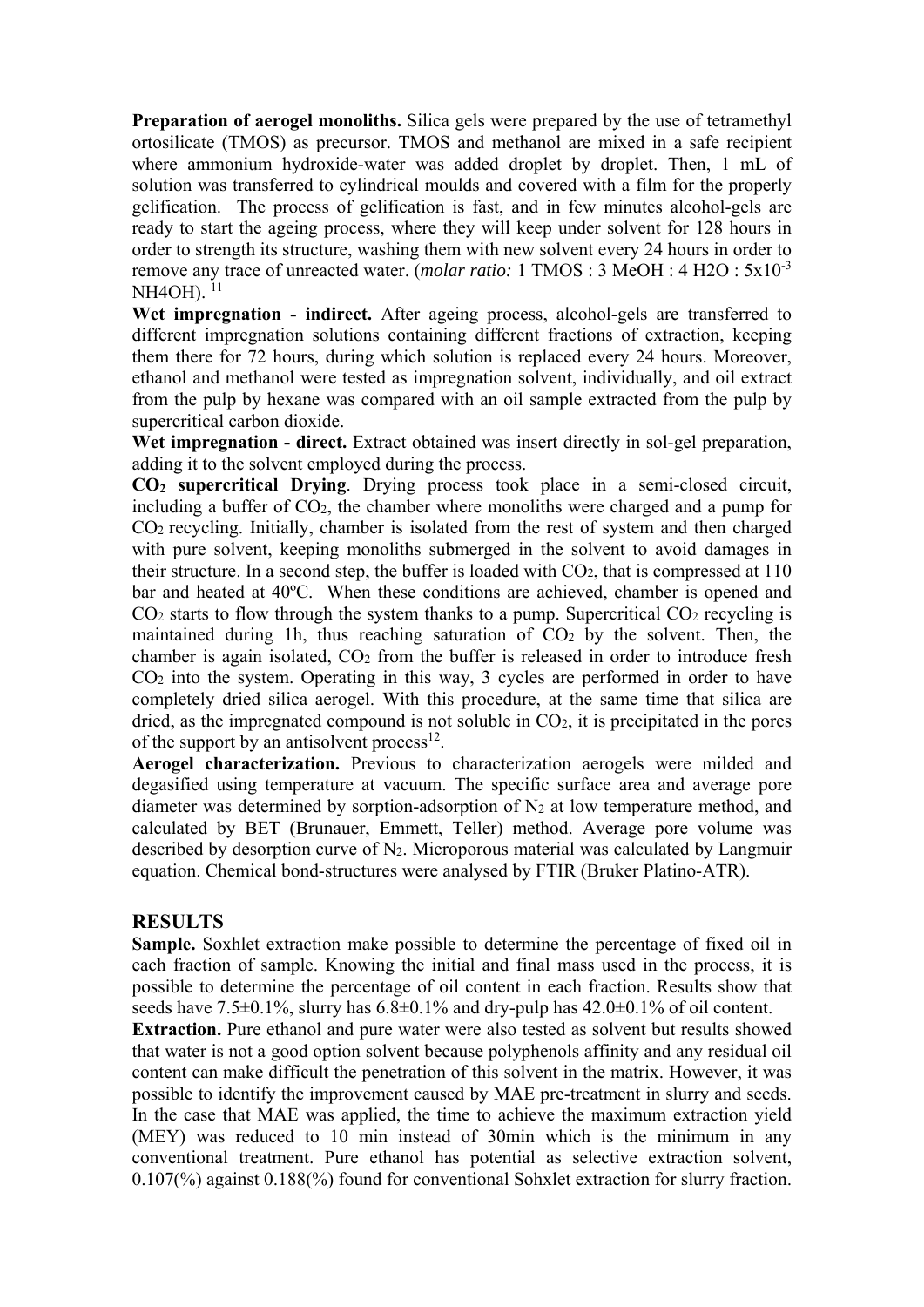Anyway, a non-specific solvent, as ethanol/water, shows more efficiency especially when the objective is anthocyanins content. Ethanol/water at 60ºC was the best extraction condition for slurry matrix, with a yield of 0.614(%) (MAE) against 4.428 (%) (Sohxlet characterization). In this case, the maximal yield extract was achieved using MAE as pretreatment. Experiments also show that temperature is a relevant parameter to be studied in extraction condition, as when it is increased by 20ºC the time required to achieve the MEY decrease in 30 minutes. Results do not show any substantial difference between maceration extraction and macerations assisted by MAE. However, the sample treated with PMAE yielded better results attributed to the associated fast increase in temperature. Ethanol/water at 60ºC was also the best extraction condition for pulp matrix and the maximal yield extract were achieved using PMAE as pre-treatment.

**Wet impregnation.** Initially, wet impregnation were performed just by indirect impregnation process and with low content of oil obtained from the three different residual fractions. Results in table 1 show a soft decrease of specific surface area for aerogels impregnated, taking pure silica as reference. This support is a mesoporous material of type IW according to IUPAC distribution<sup>13</sup>. It is possible to observe a small variation in surface area that might indicate that oil content has filled some pores. Also, taking this value as evaluation parameter, it is possible to conclude that ethanol works better as solvent for impregnation than methanol. Probably, it is related with low solubility of this oil in methanol. It was not found any substantial difference in density of oil obtained from pulp fraction by hexane extraction and supercritical extraction. However oil obtained by hexane extraction had less impedance to self-place inside the pores than oil obtained by supercritical oil extraction. In aerogel, it was not observed any substantial visual change in colour or opacity.

| Aerogels                          | Specific Surface area<br>(m2/g) | Average pore volume<br>$\text{cm3/g}$ ) | Average pore diameter<br>A |  |
|-----------------------------------|---------------------------------|-----------------------------------------|----------------------------|--|
| Silica Blank                      | 910                             | 3.04                                    | 110                        |  |
| Silica + $pulp/hex$<br>(methanol) | 817                             | 2.65                                    | 109                        |  |
| Silica + $pulp/CO2$<br>(methanol) | 831                             | 2.63                                    | 104                        |  |
| Silica + $pulp/CO2$<br>(ethanol)  | 768                             | 2.55                                    | 111                        |  |
| Oil Slurry/Hex<br>(ethanol)       | 835                             | 2.84                                    | 112                        |  |
| Oil Seed/hex<br>(ethanol)         | 859                             | 2.91                                    | 110                        |  |

Table 1 – Specific Surface area (m<sup>2</sup>/g), Average pore volume (cm<sup>3</sup>/g), and Average pore diameter (Å) of Silica (pure and impregnated) using ethanol or methanol as solvent maturation.

Oil obtained from slurry and from seed was impregnated following the best result obtained from pulp. As it can be seen in Table 1, pore volume showed a lower reduction when it was impregnated with these oils than when it was impregnated with pulp oil, suggesting a lower impregnation yield, which may be related to differences in the composition of the three oil fractions.

According to table 1, after impregnation there was still a large number of pores that were not impregnated by oil. Then, in a second approach, monoliths were impregnated with a high charge of oil by direct and indirect wet impregnation. After Supercritical drying, monoliths impregnated show visual modifications (figure 2). When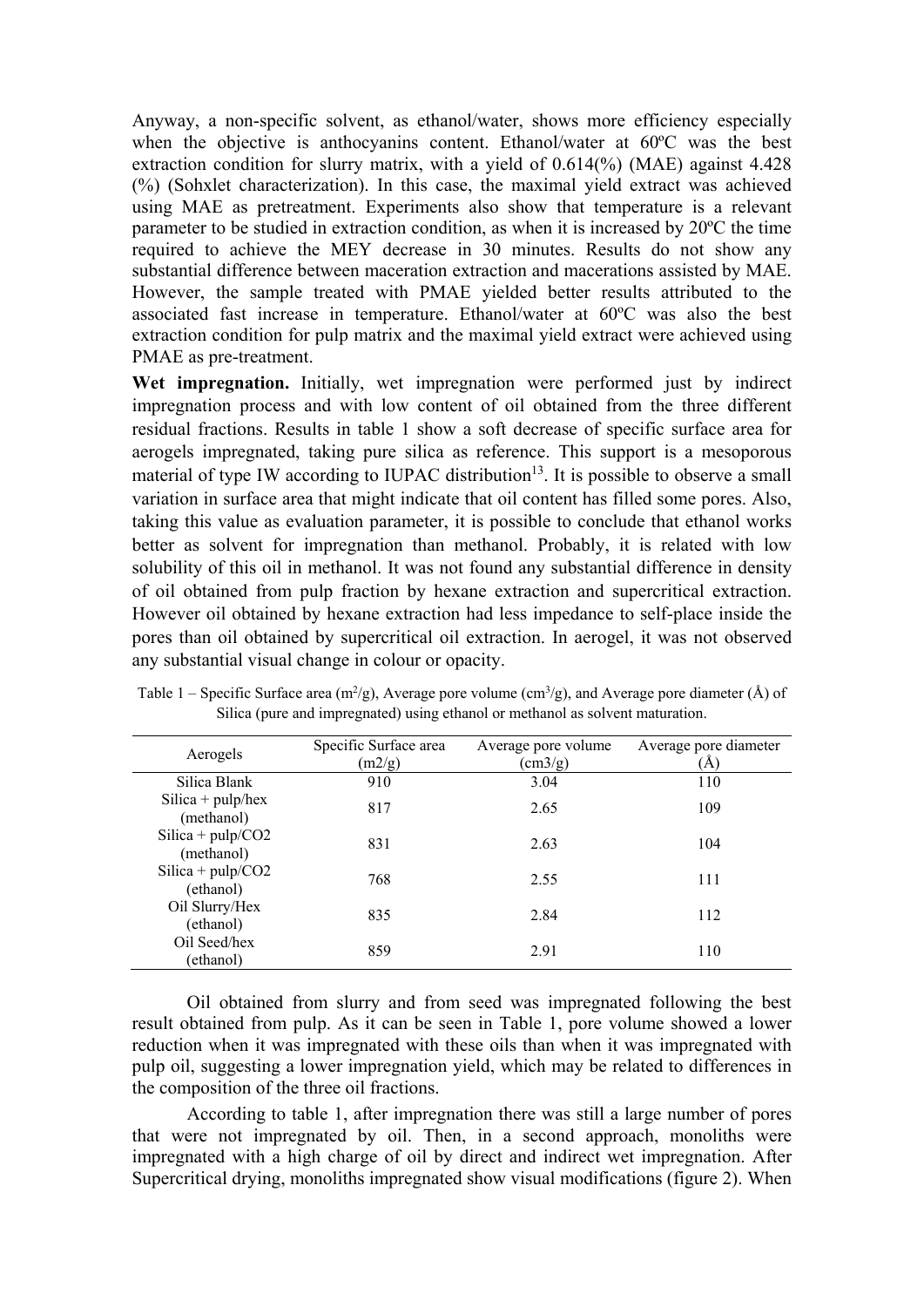oil was introduced directly in the process, aerogels become opaque and lightly green (figure 2(b). In another hand, gels submitted to indirect impregnation showed no opacity and a strong green colour (Figure 2(c)).



Figure 2 – Dry monoliths of silica gel impregnated by oil extracted from pulp by hexane: (a) as blank; (b) after direct impregnation; and, (c)after indirect impregnation.

According to results in Table 2, direct impregnation yielded a higher average pore diameter but did not interfere in pore volume, these patrons were observed for oil obtained from pulp by hexane and by supercritical  $CO<sub>2</sub>$  extraction. Moreover, the addition of oil in the alcohol used in the gel formation interfere in gelification time, because it acts changing the components ratio. Indirect wet impregnation did not interfere in average pore diameter, but showed a bigger decrease in specific surface area (table 2). The variation in pore diameter can indicate a change in mesoporous structure but also a low impedance to occupy the small pores that can increase the average result. The increasing of oil concentration had no effects under specific surface area, it can be related to the capacity of SC  $CO<sub>2</sub>$  in oil extraction. However, SC  $CO<sub>2</sub>$  has no affinity to polyphenols present in oil, which is a main source of the colour of the oil.

| Extract             | Impregnation<br>process | Dry<br>Process | Specific<br>Surface area<br>$(m^2/g)$ | Average<br>pore volume<br>$\rm (cm^3/g)$ | Average<br>pore<br>diameter<br>(nm) |
|---------------------|-------------------------|----------------|---------------------------------------|------------------------------------------|-------------------------------------|
| <b>Blank</b>        |                         | <b>SC</b>      | 910                                   | 3.04                                     | 110                                 |
| Oil Pulp/hex        | Indirect Wet            | SC.            | 848                                   | 2.89                                     | 109                                 |
| Oil Pulp/hex        | Direct Wet              | <b>SC</b>      | 892                                   | 2.98                                     | 134                                 |
| Oil Pulp/CO2( $*$ ) | Direct Wet              | <b>SC</b>      | 827                                   | 3.06                                     | 155                                 |
| Oil Pulp/CO2 $(**)$ | Direct Wet              | <b>SC</b>      | 887                                   | 2.91                                     | 126                                 |
| Pulp/extract        | Indirect Wet            | air            | 830                                   | 0.26                                     | 36                                  |
| Pulp/extract        | Indirect Wet            | SC             | 856                                   | 1.80                                     | 91                                  |
| Pulp/extract        | Direct Wet              | Air            | 595                                   | 0.04                                     | 3                                   |
| Pulp/extract        | Direct Wet              | <b>SC</b>      |                                       |                                          |                                     |

Table 2 – Specific Surface area  $(m^2/g)$ , Average pore volume  $(cm^3/g)$ , and Average pore diameter (Å) of Silica (pure and impregnate) using ethanol or methanol as solvent maturation.

(\*) high concentration (1400uL) (\*\*) low concentration (200uL)

In a typical experiment of drying pure silica-alcogel, it is possible to note the effects of drying process on the structure. If gels air drying is used (Figure 3(a)), pores collapse, causing an important shrinkage of the monoliths.. In contrast, those monoliths committed to SC  $CO<sub>2</sub>$  drying keep their structure (Figure 3(b)). The same was observed with gels impregnated with pulp extract. The batch of these gels directly impregnated was divided in two parts: (1) dried by SC CO<sub>2</sub>, and (2) dried by air in an open vessel. It is possible to observe how the second fraction (figure  $3(c)$ ) gets smaller when compared to blank dried by SC  $CO<sub>2</sub>$  (Figure 3(b)), but still bigger than a non-impregnated monolith dried by air (Figure 3(d)). This happens because of extract content that occupied the pores before drying collapsed, decreasing average pore volume to 0.26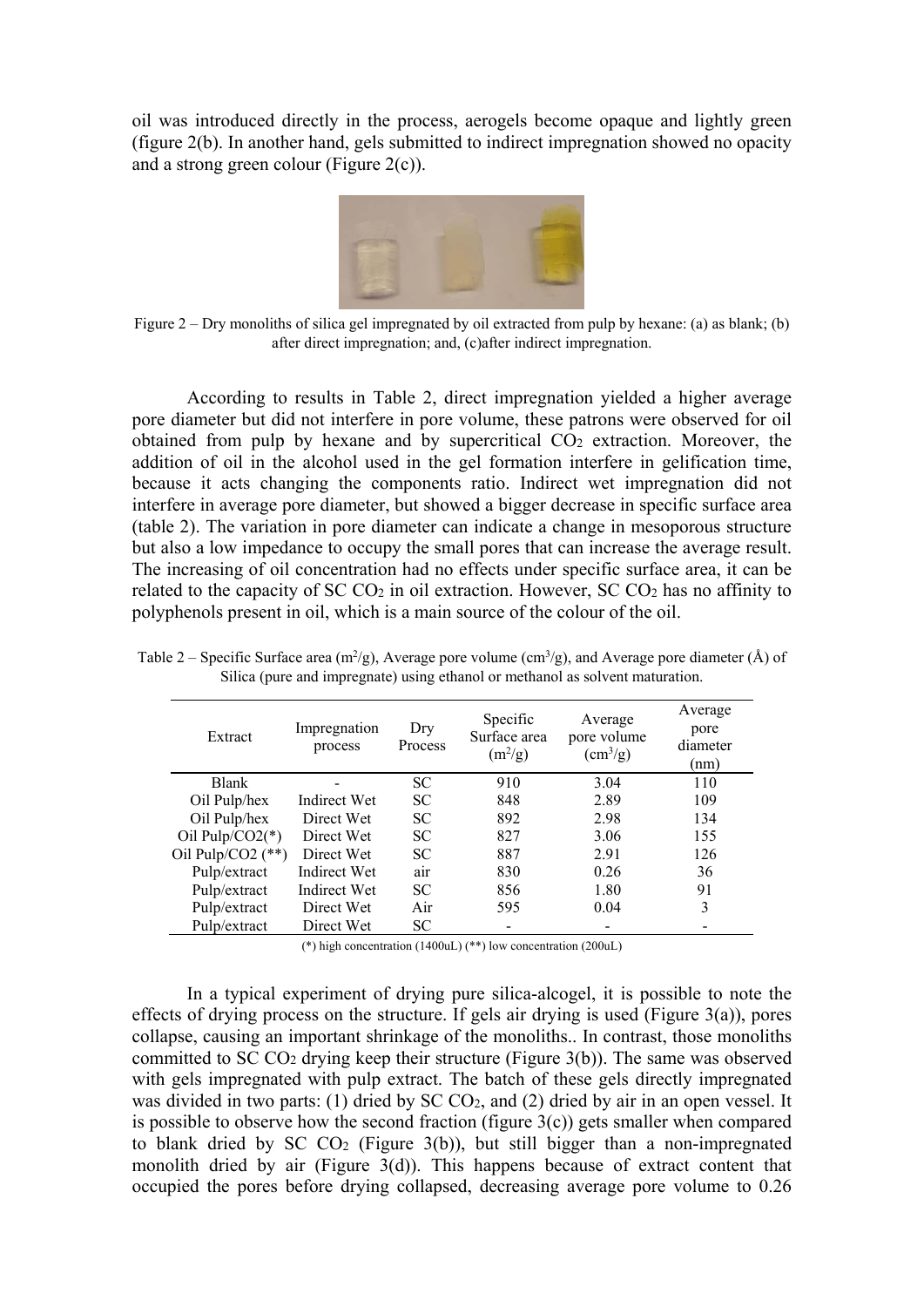$\text{cm}3/\text{g}$ ) (Table 2). In both cases, extract interfered in the monoliths structure became brittle. Extract confer a purple colour in the monolith, the colour is due to anthocyanins present in extract, and the intensity of colour decreases after drying. Notwithstanding, aerogels obtained by SC CO<sub>2</sub> got successful impregnated. It is shown in the reduction of average pore volume and in the decreasing of pore diameter, which also suggested that bigger pores were occupied first. It is also detachable that pulp extract had less impedance compared to oil extract, more significant decreasing in value.



Figure 3 – Dry monoliths of silica gel impregnated by extractfrom pulp by ethanol/water: (a) blank, dried by air; (b) blank, dried by supercritical CO2; (c) pulp extract, dried by air; and, (d) pulp extract, dried by supercritical  $CO<sub>2</sub>$ .

When extract was added directly during alcogel preparation, the material did not gelify even after several hours. When the resulting solution was dried with air, a microporous structure with a small pore volume was achieved as presented in Table 2. This was due to the mesoporous structure collapsed during aird drying process. This confirmed that supercritical  $CO<sub>2</sub>$  extraction is a good technique to preserve the structure of aerogel even after impregnation process.

### **CONCLUSION**

Extraction oil represented 7.5 $\pm$ 0.1% on seeds, 6.8 $\pm$ 0.1%, and 42.0 $\pm$ 0.1% on drypulp. The use of MAE for the extraction of polyphenols was effective to increase total polyphenol content (TPC) when it was applied under slurry fraction where maximum TPC achieved change from 0.82 mgGAE/g of dry material to 2.23 mgGAE/g dm. MAE was not effective when it was applied to seeds or dry-pulp, but both fractions were affected by increment of temperature. PMAE was applied as pre-treatment in extraction using seed and dry-pulp, in order to proportionate a bigger incensement of temperature. Seeds have a high potential as polyphenol source which maximum TPC value was 72.64 mg GAE/g. Using PMAE as pre-treatment under dry-slurry was possible obtaining an extract rich in polyphenols and anthocyanins, 43.43 mg GAE/g and 2.67 mg AE/g for Peoniding and Cyanidin respectively. Fast increase and decrease of temperature played an important role in order to protect extract against early degradation.

Direct impregnation could not be applied using pulp extract because it obstructs the gelification process. Oil extract could be used in this type of impregnation despite of changes in porous size and opacity. On the other hand, indirect impregnation shows better results, especially for pulp extract by ethanol/water. Mesoporous materials were successfully used to impregnate extracts from Euterpe Oleracea Mart. (Açaí) residue extracts. However, additional experiments are required to confirm this conclusion and to maximize the amount of impregnated oil. In addition, in future work releases test will